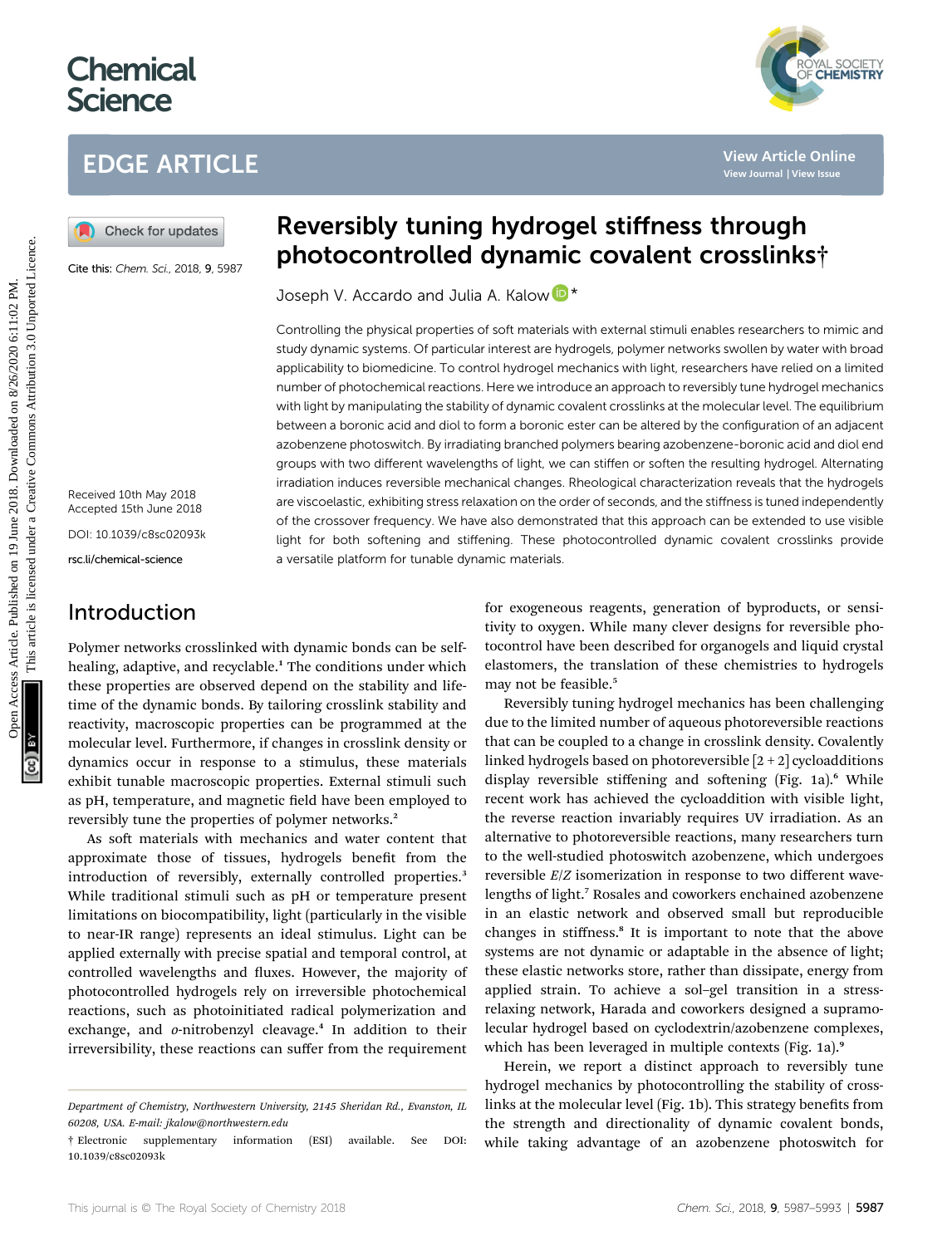





Scheme 1 The small-molecule model system for studying the relative rates and equilibrium constants for reversible esterification of an oazobenzene boronic acid.

external control. Because we use different functional groups for crosslinking and photoexcitation, we can readily modulate the photophysics of the system without compromising reactivity.

Our photoresponsive hydrogels rely on boronic ester crosslinks, which undergo reversible exchange by hydrolysis and esterification. Researchers have extensively employed the boronic ester crosslink in sugar-responsive hydrogels and in 3D cell culture.<sup>10</sup> Work by Kawashima and coworkers has demonstrated that the E/Z isomerization of an azo group can reversibly influence the Lewis acidity of catecholboranes.<sup>11</sup> We envisioned that an azo group could be used to influence the kinetics or equilibria for interconversion between boronic acids and boronic esters, which would then translate to a photoswitchable

change in network mechanics.<sup>12,13</sup> For example, Hecht and coworkers reported that self-healing could be photoswitched on and off in polysiloxane networks with photoresponsive spiropyran-imine crosslinks, wherein the configuration of a spiropyran photoswitch controls the rate of imine exchange.<sup>14</sup> Our design is the first to explore this concept for boronic ester crosslinks and in hydrogel networks, and the resulting materials can be tuned exclusively with visible light.

### Results and discussion

### Small-molecule model system

We first designed a small-molecule model compound, azobenzene 1, in which the boronic acid is positioned ortho to the azo group. To evaluate whether the azobenzene conformation affects the reactivity of the boronic acid, we measured the rates of esterification for  $E$  and  $Z$  isomers of 1 to form pinacol esters 2, as well as the rates of hydrolysis for both isomers of 2 (Scheme 1). The more thermally stable azobenzene isomer,  $(E)$ -1 (400  $\mu$ M), was subjected to excess pinacol (40 mM) in acetonitrile–water (1 : 1 v/v, 25 °C). Consumption of boronic acid  $(E)$ -1 and formation of the pinacol ester  $(E)$ -2 were followed by highperformance liquid chromatography (HPLC, Fig. 2a, red circles). While other 1,2- and 1,3-diols reacted too quickly to measure rates accurately, the slow rate of pinacol esterification and hydrolysis<sup>15</sup> allowed us to resolve the  $E$  and  $Z$  isomers and to monitor their reaction kinetics by HPLC (see ESI† for details).

Irradiation of a solution of  $(E)$ -1 (400  $\mu$ M) with 365 nm light (10 minutes, 3.6 mW cm<sup>-2</sup>) provided an 88 : 12 mixture of Z and E isomers. The half-lives of  $(Z)$ -1 and  $(Z)$ -2 were determined to be at least 21 hours at 25  $\degree$ C based on an Arrhenius plot (Fig. S10 and  $S11\dagger$ ). Again, this  $E/Z$  mixture was subjected to excess pinacol in acetonitrile–water, and the consumption of boronic acid  $(Z)$ -1 and formation of pinacol ester  $(Z)$ -2 were followed by LCMS (Fig. 2a, black squares).

Promisingly, these initial experiments revealed a difference in the reactivity of the  $E$  and  $Z$  isomers. After 8 hours, the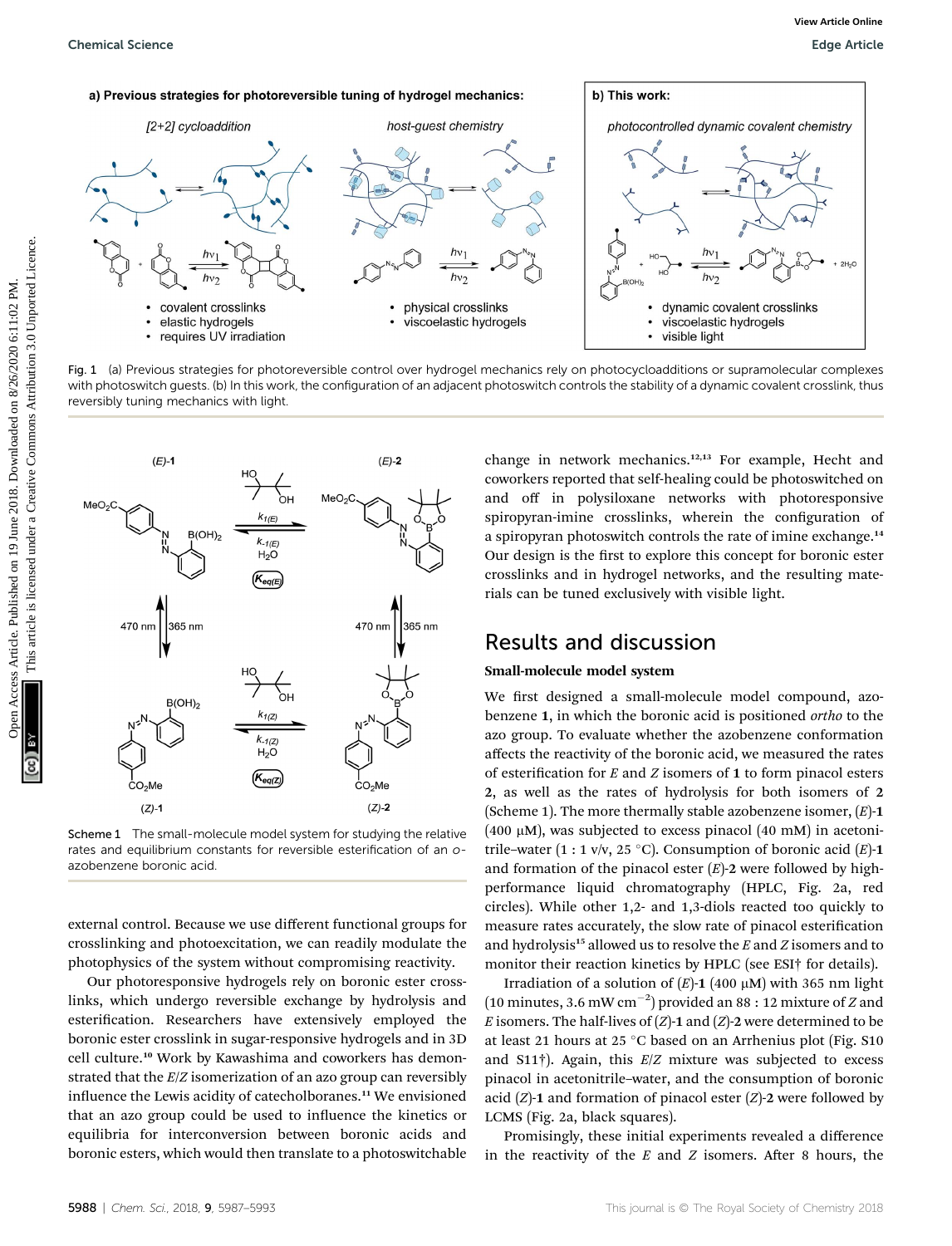

Fig. 2 (a) Esterification of  $(E)$ -1 (hollow red circles) and  $(Z)$ -1 (hollow black squares) with 40 mM of pinacol in  $1:1$  ACN–H<sub>2</sub>O. (b) Linear fit of data from (a) to determine apparent rates of esterification and hydrolysis of E and Z isomers. (c) Hydrolysis of 400  $\mu$ M mixture of (E)-2 and  $(Z)$ -2 in 1 : 1 ACN : H<sub>2</sub>O. (d) Linear fit of data from (c) to confirm apparent rates of hydrolysis for E and Z isomers. All experiments were performed at 25 °C.

reactions had reached equilibrium, with 39% conversion of (Z)- 1 to  $(Z)$ -2 and only 9% conversion of  $(E)$ -1 to  $(E)$ -2 (Fig. 2a). The reactions were performed with a large excess of both pinacol and water, so a pseudo-first-order approximation can be applied: we assume that the concentrations of pinacol and water are essentially constant throughout the reaction and between isomers. Thus, the data in Table 1 are apparent rate and equilibrium constants (see ESI† for derivations).

Using a reversible pseudo-first-order kinetic model, we determined that the esterification of  $(Z)$ -1  $(k_{1(Z)})$  is 2.1 times faster than the esterification of  $(E)$ -1  $(k_{1(E)})$  (Fig. 2b, Table 1). We could also extract the rates of hydrolysis from this model:  $(E)$ -2 undergoes hydrolysis  $(k_{-1(E)})$  2.0 times faster than (Z)-2 does  $(k_{-1(Z)})$ . These apparent rate constants for hydrolysis were verified by hydrolyzing a mixture of  $(E)$ -2 and  $(Z)$ -2 under irreversible pseudo-first-order conditions (Fig. 2c and d).

Taken together, the apparent equilibrium to form boronic ester from boronic acid and pinacol is 4.3 times more favorable for the Z isomer  $(K_{eq(Z)})$  relative to the E isomer  $(K_{eq(E)})$ . While convenient for small-molecule kinetic studies, the rate of pinacol condensation with boronic acids is too slow to be practical for gelation. Thus, we used a less sterically hindered, previously reported diol for hydrogel studies.

#### Hydrogel synthesis and rheological characterization

With these promising small-molecule data in hand, we sought to translate our molecular design to photoswitchable networks. We prepared a pair of branched polymers, P1 and P2, with complementary diol and boronic acid end groups (Fig. 3). The diolterminated polymer (P1) was synthesized by ring opening glucono- $\delta$ -lactone with amine-terminated 4-arm poly(ethylene glycol) (PEG,  $M_w = 5$  kDa) according to a literature procedure.<sup>10d,e</sup> The boronic acid polymer (P2) was synthesized by coupling the same PEG-amine with the carboxylic acid derivative of compound 1 using carbodiimide coupling chemistry (see ESI† for details). Control polymers P3 and P4 were synthesized in analogy to P2 to evaluate the role of the ortho-boronic acid.

To qualitatively investigate the effect of irradiation on the boronic ester hydrogel, P1 and P2 in 0.1 M phosphate-buffered saline (PBS) at pH 7.5 (10 w/v%) were mixed in a 1 : 1 ratio. Prior to irradiation, the mixture was a sol, according to the flowinversion method. Irradiation with a 365 nm flashlight  $(3.6 \text{ mW cm}^{-2})$  for 10 minutes induces partial E to Z isomerization of the azobenzene photoswitch and leads to gelation. Irradiating this gel for 30 seconds with blue LEDs (470 nm, 900 lux) promotes  $Z$  to  $E$  isomerization, and returns the mixture to the sol state. The sol–gel cycles could be repeated multiple times by sequential irradiation with 365 and 470 nm light (Fig. 4, ESI Video†).

In contrast, the combination of P1 and control polymer P3 (a para-boronic acid) form a gel without irradiation, and this gel is not photoresponsive. This observation suggests that proximity to the azo group, rather than an inductive/resonance or rigidity effect, is responsible for the photoresponse.<sup>8</sup> The combination of P1 and P4, lacking a boronic acid, forms a sol regardless of irradiation, providing evidence that the boronic ester is the crosslink (see ESI† for photographs and rheological characterization of the control gels).

To quantitatively assess the photoresponsive bulk mechanical properties of the hydrogel, we performed photooscillatory rheology at constant strain and frequency within the linear viscoelastic regime (Fig. S18†). Upon constant irradiation of P1 and P2  $(1:1, 10 \text{ w/v\%}$  in PBS, pH 7.5) with 365 nm LED light, the storage  $(G^{\prime})$  and loss moduli  $(G^{\prime\prime})$ , which represent the elastic and viscous characteristics of the hydrogel, increased by over an order of magnitude. The maximum storage modulus (220 Pa) was achieved after approximately 5 hours of irradiation (Fig. 5a). Importantly, we could quantitatively demonstrate that this change in mechanical properties

Table 1 Apparent rate and equilibrium constants for the small-molecule model study. Data are the average of three experiments performed at  $25^{\circ}$ C

| Configuration | $K_{eq}^{\mu}$    | $k_1^a$ (s <sup>-1</sup> )     | $k_{-1}^a$ (s <sup>-1</sup> )  | $k_{-1}{}^{b}$ (s <sup>-1</sup> ) |
|---------------|-------------------|--------------------------------|--------------------------------|-----------------------------------|
| Z/E           | $0.090 \pm 0.016$ | $2.56 \pm 0.28 \times 10^{-5}$ | $2.76 \pm 0.32 \times 10^{-4}$ | $2.83 \pm 0.06 \times 10^{-4}$    |
|               | $0.39 \pm 0.024$  | $5.39 \pm 0.45 \times 10^{-5}$ | $1.39 \pm 0.20 \times 10^{-4}$ | $1.45 \pm 0.10 \times 10^{-4}$    |
|               | 4.3               | 2.11                           | 0.504                          | 0.512                             |

 $a$  Apparent equilibrium constants and rate constants obtained from the reversible esterification experiment.  $b$  Apparent rate constants obtained from the irreversible hydrolysis experiments.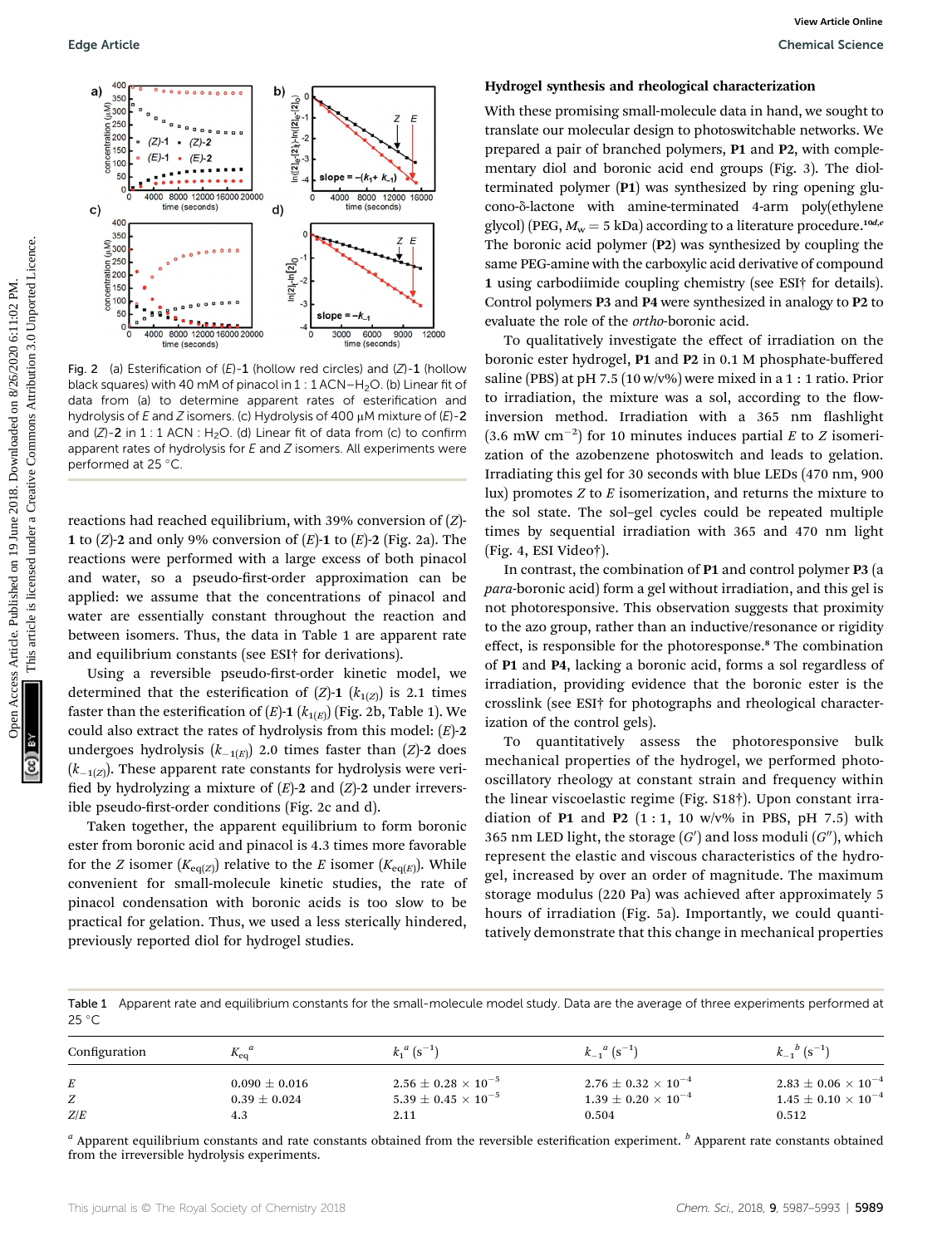

Fig. 3 Structure of azobenzene- and diol-terminated poly(ethylene glycol) polymers P1–P4.



Fig. 4 Reversible sol–gel transition of a mixture of P1 and P2 (1 : 1, 10 w/v% in PBS, pH 7.5). Gelation was performed by irradiation with 365 nm light (10 min, 3.6 mW cm $^{-2}$ ); gelation was reversed by irradiation with 470 nm light (30 s, 900 lux).

is reversible by performing photorheology with alternating 365 and 470 nm light (Fig. 5b). After stiffening the gel with 365 nm light for 2 hours (violet shading), irradiation with 470 nm light for 2 minutes returns the network to its original state (blue shading). Gelation can be repeated by irradiation with 365 nm light. In contrast to strategies based on photocleavage or photoinitiated polymerization, water is the only byproduct and required exogenous reagent.

Unlike literature examples of reversibly controlled hydrogels based on azobenzene photoswitching, this system stiffens in the  $Z$  conformation and softens in the  $E$  conformation.<sup>8,9c</sup> We cannot directly correlate our measured rate and equilibrium constants in the small-molecule model system (Table 1) to the viscoelastic behavior of the P1/P2 hydrogel because P1 bears less sterically hindered diols. Nevertheless, in analogy to the small-molecule model system, we hypothesize that the Z azobenzene boronic acid experiences more favorable equilibrium towards the boronic ester compared to the  $E$  isomer. Since the boronic ester is the elastically effective crosslink, a higher equilibrium constant corresponds to higher crosslink density and thus a stiffer gel.

We next characterized the viscoelastic properties of our hydrogel system as a function of irradiation. Networks formed from static covalent bonds are elastic, and exhibit frequencyindependent moduli because the crosslinks are fixed. Dynamically crosslinked networks have time-dependent properties. At higher frequencies, the oscillation occurs faster than the network can rearrange, thus energy is stored elastically and the material behaves as a gel. At lower frequencies, mechanisms to dissipate energy by crosslink rupture or exchange can occur on the time scale of oscillation, and the material behaves as a liquid. The crossover frequency  $(\omega_c)$  at which G' and G'' are equal corresponds to the oscillation frequency at which the viscoelastic material transitions from more solid-like to more liquid-like.

We performed frequency sweeps on mixtures of P1 and P2  $(1:1, 10 \text{ w/v\%}$  in PBS, pH 7.5) and observed frequencydependent viscoelastic behaviour. Consistent with our measurements at constant frequency, when we performed these measurements after various intervals of UV irradiation (20-240) minutes, Fig. 5c), both storage and loss moduli increased. Curiously, the crossover frequency at 8 rad  $s^{-1}$  was independent



Fig. 5 Representative photorheological characterization of the hydrogels obtained at  $25-28$  °C. (a) UV-induced gelation profile of P1 and P2  $(1:1, 10 \text{ w/v\% in PBS, pH 7.5, 10\% strain, 25 \text{ rad s}^{-1})$ . (b) Photocontrolled cycling of hydrogel viscoelasticity (10% strain, 25 rad s<sup>-1</sup>). UV light induces gelation, which is reversed with blue light. UV light is required to re-initiate stiffening of the gel. The first gelation cycle is slower than subsequent cycles; for a discussion, see the ESI.† (c) Dynamic frequency sweep measurements as a function of irradiation (10% strain).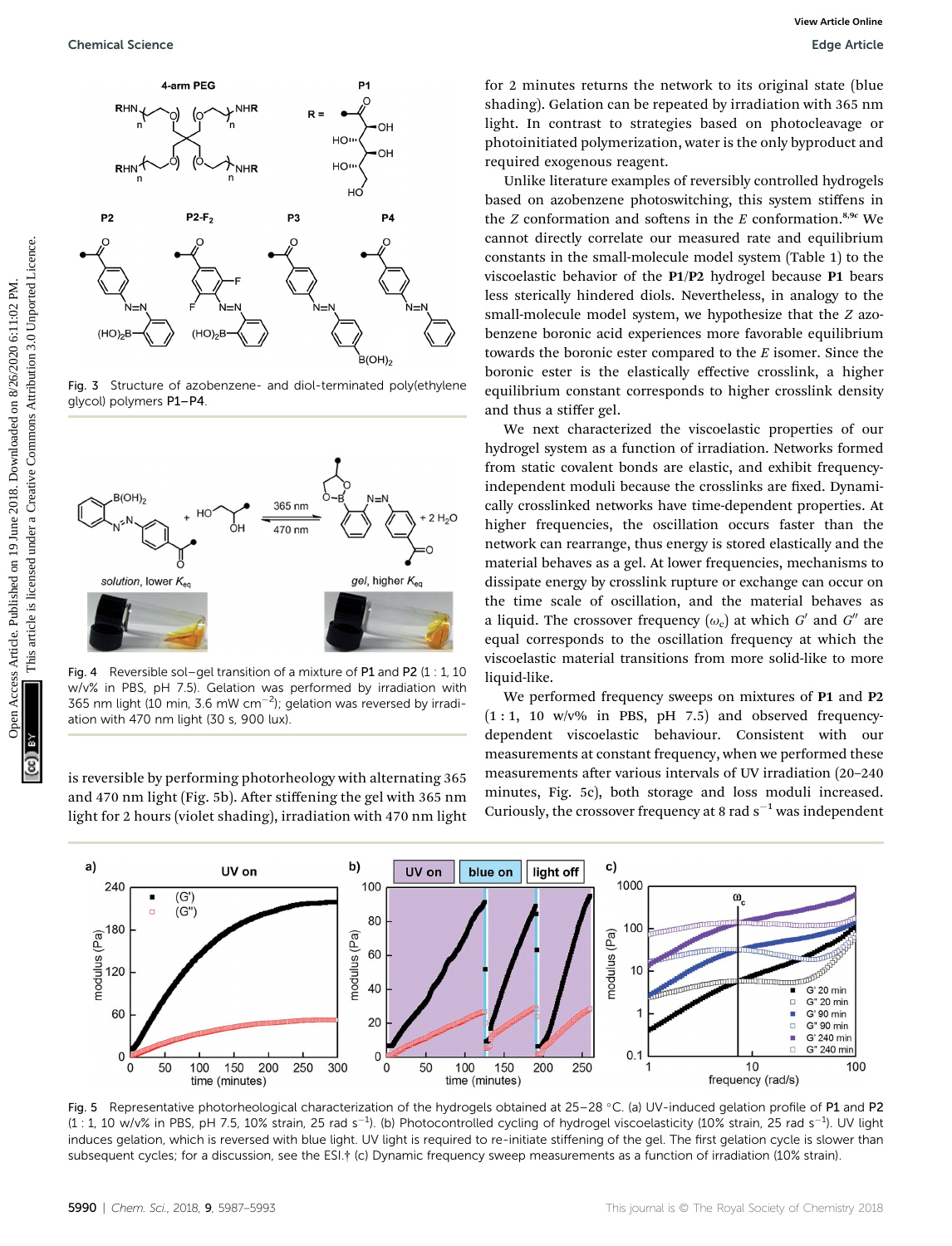

Fig. 6 Photocontrolled cycling of hydrogel viscoelasticity (10% strain, 25 rad s $^{-1}$ ) of P1 and P2-F<sub>2</sub> (1 : 1, 10 w/v% in PBS, pH 7.5). Green light induces gelation, and blue light induces softening.



Fig. 7 (a–d) Photographs of the self-healing process for the  $P1/P2-F_2$ gel (1 : 1, 10 w/v% in PBS, pH 7.5). A gel formed after 1 h irradiation with green LEDs (a) can be cut (b) and re-joined ((c) after 5 s; (d) after 60 s). (e–h) Photographs of the swollen gel in PBS at 25  $^{\circ}$ C after swelling for (e) 0 h, (f) 1 h, (g) 2 h, and (h) 6 h.

of irradiation time and stiffness. In accordance with these oscillatory data, the gels relax strain-induced stress on the order of seconds, and the rate of stress relaxation is constant as a function of irradiation and stiffening (Fig. S16†).

The crossover frequency of a dynamic frequency sweep measurement is often correlated to the molecular processes underlying crosslink rupture.<sup>13</sup> In this case, we assign the stressrelaxing process to be hydrolysis of the boronic ester. Our rheological data demonstrate that through photocontrolled dynamic covalent crosslinks, an external stimulus can reversibly alter the spatial structure of a viscoelastic network (crosslink density) without significantly altering the temporal hierarchy (relaxation modes).<sup>16</sup> For this particular boronic acid/diol combination, we conclude that the change in equilibrium constants for E versus Z azobenzene boronic acid, rather than changes in hydrolysis rates, underlies the phototunable change in mechanics. We anticipate that strategic modifications of the boronic acid and diol structures could additionally enable tuning of relaxation modes. The ability to independently tune the spatial and temporal hierarchy of a polymer network represents an important step towards molecularly engineered dynamic materials.

#### Visible-light photoswitching

Next, we sought to optimize our system such that viscoelasticity could be controlled with visible light. In addition to lower energy, which minimizes side reactions (see ESI†), visible light offers enhanced hydrogel penetration. Hecht and coworkers have demonstrated that incorporation of ortho-fluorine atoms in azobenzenes leads to visible-light photoswitches with long thermal half-lives for the  $Z$  isomers.<sup>17</sup> Inspired by this work, we synthesized polymer  $P2-F_2$  (Fig. 3). Hydrogels prepared from mixtures of P1 and P2- $F_2$  (1:1, 10 w/v% in PBS, pH 7.5) demonstrated reversible sol to gel transitions by alternating irradiation with green (525 nm) and blue (470 nm) LEDs. Rheological characterization confirmed that the stiffness of the gels can be reversibly controlled, and the hydrogels are viscoelastic and stress-relaxing (Fig. 6, S21 and S22†). Importantly, gels synthesized from P2-F2 stiffened faster and exhibited maximum moduli that were an order of magnitude larger than those formed from P2, which may be due to a higher binding affinity of the electron-deficient difluoroazobenzene boronic acid with diols. Cope Article. **Comparison**<br>  $\frac{1}{2}$  (1500)<br>  $\frac{1}{2}$  (1500)<br>  $\frac{1}{2}$  (1500)<br>  $\frac{1}{2}$  (1500)<br>  $\frac{1}{2}$  (1500)<br>  $\frac{1}{2}$  (1500)<br>  $\frac{1}{2}$  (1500)<br>  $\frac{1}{2}$  (1500)<br>  $\frac{1}{2}$  (1500)<br>  $\frac{1}{2}$  (1600)<br>  $\frac{1}{2}$  (16

Gratifyingly, the  $P1/P2-F_2$  gel (10 w/v% in PBS, pH 7.5) is sufficiently stiff to form freestanding shapes, so we could evaluate the robustness of the gel. Once cut, these hydrogels are able to heal in minutes at room temperature, which we attribute to the dynamic exchange between boronic acids and diols (Fig. 7a-d). We observed that gels formed after 1 hour of irradiation with green light remain gelled for at least one week when stored in the dark at 25 °C (Fig. S27†), consistent with  $Z$ isomers with long thermal half-lives.<sup>17</sup> Attempts to swell the gels in solutions of PBS were consistent with a lightly crosslinked dynamic network: the material was fully dissolved after 6 hours at 25 °C (Fig. 7e–h). While this behavior represents an obstacle to long-term practical applications, Anseth and coworkers have previously demonstrated in dynamic hydrazone networks that replacing 4-arm PEG with 8-arm PEG signicantly increases the lifetime of swollen gels.<sup>18</sup> We expect that we will be able to rationally improve the long-term utility of these hydrogels by increasing branched polymer functionality and tuning the identity of the diol end-groups to increase  $K_{eq}$ .

# Conclusions

In conclusion, we have discovered a platform to reversibly tune the mechanical properties of dynamic hydrogels that uses photoswitches to control the reactivity of dynamic covalent crosslinks. Small-molecule studies suggest that the conformation of the azobenzene boronic acid determines the equilibrium constant for condensation with diol, with an increased  $K_{eq}$  for the Z isomer. The increase in equilibrium constant generates a higher crosslink density in the hydrogel network, resulting in stiffening. Because of the dynamic nature of the boronic ester crosslink, these hydrogels are viscoelastic and stress-relaxing, and the stiffness can be tuned independently of stress relaxation rate. Importantly, we have already demonstrated that this approach can be generalized to an  $o$ -difluoroazobenzene with superior photophysical properties, enabling mechanical tuning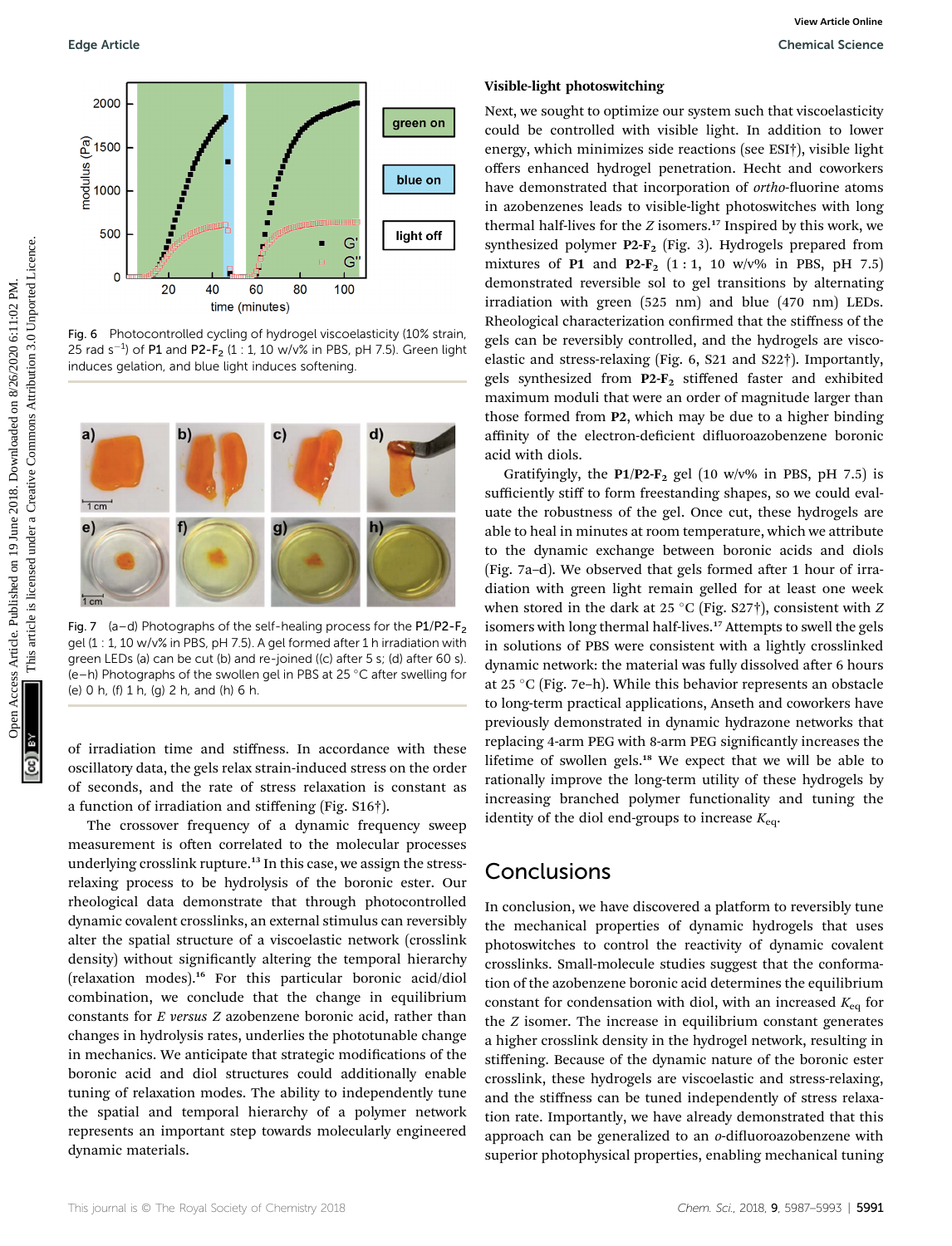Chemical Science Edge Article

solely with visible light. Future work will be directed at fully elucidating the molecular origins of the observed photocontrol, exploring the range of tunable mechanical properties provided by synthetic modifications of the boronic acid and diol, and adapting this platform for 4D cell culture.

# Conflicts of interest

J. A. K. and J. V. A. have filed a provisional patent application (U.S. Prov. 62/673,312).

# Acknowledgements

This work was supported by startup funds from Northwestern University. The authors thank the Dichtel Laboratory for use of their FTIR, the Harris Laboratory for use of their UV-vis spectrophotometer, Kazi Sadman for guidance on rheological measurements, and Prof. William Dichtel and David Barsoum for helpful comments. This work made use of NMR and MS instrumentation at the Integrated Molecular Structure Education and Research Center (IMSERC) at Northwestern, which has received support from the NSF (NSF CHE-9871268); Soft and Hybrid Nanotechnology Experimental (SHyNE) Resource (NSF ECCS-1542205); the State of Illinois and International Institute for Nanotechnology. Rheological measurements were performed at the MatCI Facility which receives support from the MRSEC Program (NSF DMR-1720139) of the Materials Research Center at Northwestern University. Chemical Science<br>
State Article on Herica Control (1988) and the second of the sheeted phonon (1988) and the second (1988) and the second under the published on the second under the second under a creative Concrete is lic

# Notes and references

- 1 R. J. Wojtecki, M. A. Meador and S. J. Rowan, Nat. Mater., 2011, 10, 14.
- 2 M. Wei, Y. Gao, X. Li and M. J. Serpe, Polym. Chem., 2017, 8, 127.
- 3 (a) K. Y. Lee and D. J. Mooney, Chem. Rev., 2001, 101, 1869; (b) A. M. Rosales and K. S. Anseth, Nat. Rev. Mater., 2016, 1, 15012.
- 4 For examples, see: (a) B. D. Fairbanks, S. P. Singh, C. N. Bowman and K. S. Anseth, Macromolecules, 2011, 44, 2444; (b) A. M. Rosales, S. L. Vega, F. W. DelRio, J. A. Burdick and K. S. Anseth, Angew. Chem., Int. Ed., 2017, 56, 12132; (c) M. Chen, Y. Gu, A. Singh, M. Zhong, A. M. Jordan, S. Biswas, L. T. J. Korley, A. C. Balazs and J. A. Johnson, ACS Cent. Sci., 2017, 3, 124.
- 5 For examples, see: (a) T. F. Scott, A. D. Schneider, W. D. Cook and C. N. Bowman, Science, 2005, 308, 1615; (b) E. Verploegen, J. Soulages, M. Kozberg, T. Zhang, G. McKinley and P. Hammond, Angew. Chem., Int. Ed., 2009, 48, 3494; (c) Y. Amamoto, J. Kamada, H. Otsuka, A. Takahara and K. Matyjaszewski, Angew. Chem., Int. Ed., 2011, 50, 1660; (d) K. M. Lee, H. Koerner, R. A. Vaia, T. J. Bunning and T. J. White, Soft Matter, 2011, 7, 4318; (e) H. Zhou and J. A. Johnson, Angew. Chem., Int. Ed., 2013, 52, 2235; (f) T. Ueki, Y. Nakamura, R. Usui, Y. Kitazawa, S. So, T. P. Lodge and M. Watanabe, Angew. Chem., Int. Ed., 2015, 54, 3018; (g) M. K. McBride, M. Hendrikx, D. Liu,

B. T. Worrell, D. J. Broer and C. N. Bowman, Adv. Mater., 2017, 29, 1606509; (h) S. Theis, A. Iturmendi, C. Gorsche, M. Orthofer, M. Lunzer, S. Baudis, A. Ovsianikov, R. Liska, U. Monkowius and I. Teasdale, Angew. Chem., Int. Ed., 2017, 56, 15857.

- 6 For examples, see: (a) Y. Chujo, K. Sada and T. Saegusa, Macromolecules, 1990, 23, 2693; (b) Y. J. Zheng, F. M. Andreopoulos, M. Micic, Q. Huo, S. M. Pham and R. M. Leblanc, Adv. Funct. Mater., 2001, 11, 37; (c) Y. Zheng, M. Micic, S. V. Mello, M. Mabrouki, F. M. Andreopoulos, V. Konka, S. M. Pham and R. M. Leblanc, Macromolecules, 2002, 35, 5228; (d) P. Froimowicz, H. Frey and K. Landfester, Macromol. Rapid Commun., 2011, 32, 468; (e) M. S. Lee and J. C. Kim, J. Appl. Polym. Sci., 2012, 124, 4339; (f) V. X. Truong, F. Li, F. Ercole and J. S. Forsythe, ACS Macro Lett., 2018, 7, 464; (g) C. P. Kabb, C. S. O'Bryan, C. C. Deng, T. E. Angelini and B. S. Sumerlin, ACS Appl. Mater. Interfaces, 2018, 10, 16793.
- 7 H. M. D. Bandara and S. C. Burdette, Chem. Soc. Rev., 2012, 41, 1809.
- 8 (a) A. M. Rosales, K. M. Mabry, E. M. Nehls and K. S. Anseth, Biomacromolecules, 2015, 16, 798; (b) F. Zhao, A. Bonasera, U Nöchel, M. Behl and D. Bléger, Macromol. Rapid Commun., 2018, 15, 1700527.
- 9 (a) I. Tomatsu, A. Hashidzume and A. Harada, J. Am. Chem. Soc., 2006, 128, 2226; (b) Y.-L. Zhao and J. F. Stoddart, Langmuir, 2009, 25, 8442; (c) S. Tamesue, Y. Takashima, H. Yamaguchi, S. Shinkai and A. Harada, Angew. Chem., Int. Ed., 2010, 49, 7461; (d) H. Yamaguchi, Y. Kobayashi, R. Kobayashi, Y. Takashima, A. Hashidzume and A. Harada, Nat. Commun., 2012, 3, 603; (e) S. Lee, S. Oh, J. Lee, Y. Malpani, Y.-S. Jung, B. Kang, J. Y. Lee, K. Ozasa, T. Isoshima, S. Y. Lee, M. Hara, D. Hashizume and J.-M. Kim, Langmuir, 2013, 29, 5869; (f) D. Wang, M. Wagner, H.-J. Butt and S. Wu, Soft Matter, 2015, 11, 7656; (g) H. Shih and C.-C. Lin, J. Mater. Chem. B, 2016, 4, 4969; (h) X. Wang, J. Wang, Y. Yang, F. Yang and D. Wu, Polym. Chem., 2017, 8, 3901; (i) J. A. Capobianco, G. A. Mandl and P. A. Rojas-Gutierrez, Chem. Commun., 2018, 54, 5847.
- 10 (a) T. Konno and K. Ishihara, Biomaterials, 2007, 28, 1770; (b) Y. Guan and Y. Zhang, Chem. Soc. Rev., 2013, 42, 8106; (c) W. L. A. Brooks and B. S. Sumerlin, Chem. Rev., 2015, 116, 1375; (d) V. Yesilyurt, M. J. Webber, E. A. Appel, C. Godwin, R. Langer and D. G. Anderson, Adv. Mater., 2016, 28, 86; (e) V. Yesilyurt, A. M. Ayoob, E. A. Appel, J. T. Borenstein, R. Langer and D. G. Anderson, Adv. Mater., 2017, 29, 1605947.
- 11 (a) N. Kano, J. Yoshino and T. Kawashima, Org. Lett., 2005, 7, 3909; (b) J. Yoshino, N. Kano and T. Kawashima, Tetrahedron, 2008, 64, 7774.
- 12 (a) L. Zhu, S. H. Shabbir, M. Gray, V. M. Lynch, S. Sorey and E. V. Anslyn, J. Am. Chem. Soc., 2006, 128, 1222; (b) B. E. Collins, P. Metola and E. V. Anslyn, J. Supramol. Chem., 2013, 25, 79; (c) O. R. Cromwell, J. Chung and Z. Guan, J. Am. Chem. Soc., 2015, 137, 6492.